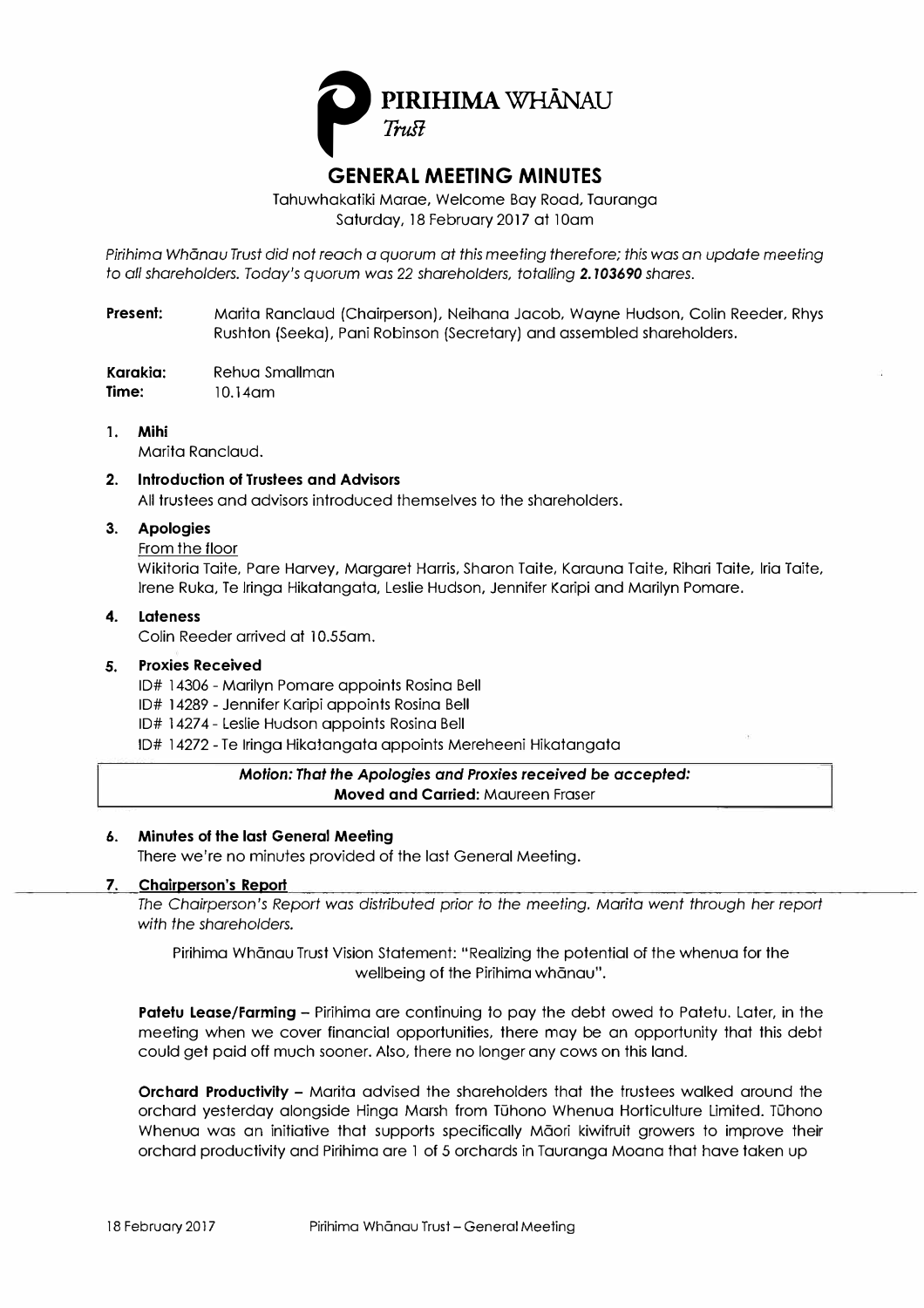

getting the orchard 100% up to scratch, fruit production particularly in the Gold is looking very good for this coming year. The Trust has confidence in Seeka managing the orchards even though people doubt them and their work.

**Pukenga JV Investment** – this Joint Venture has been wound up and almost half a million dollars has been reimbursed back to the Trust.

# Questions from the floor

Darryl Hudson - How are shareholders going to be notified before this money is invested? Marita Ranclaud - That's why we are having a meeting today.

Darryl Hudson - Do you have any direction or when you get a direction of where you want to invest it, are the shareholders going to be informed before you sign off?

Marita Ranclaud - Yes so later in the presentation you will see that I have marked off some Strategic Priorities and there are some options within that but we do need to consider. We are very keen to get some feedback from shareholders.

Marita reiterated to shareholders that overall when you elect trustees to be a part of the Trust, you elect them to make bulk of those decisions on your behalf. Whilst being consultative, those decisions are not reliant on shareholder agreement or approval.

Darryl Hudson - Seems like your leaving the shareholders out of the picture a little bit here though. Marita Ranclaud - I would disagree because we are meeting today.

Woodhouse Loan - as at yesterday, Michael Sharp (Woodhouse Whanau Legal Representative) has advised that Letters of Administration have been granted by the High Court in respect of Dolly Woodhouse's estate. The administrator of the estate will be making a claim against the estate of Terry Woodhouse regarding ownership of the properly. Koning Webster (Pirihima Whanau Trust Legal Representative) will keep in contact with Mr Sharp.

Woodhouse Whanau and Pirihima Whanau Trust will hopefully be put in a position where they become representatives in terms of the house and we will be able to negotiate with them directly on how this loan gets repaid. II is currently all tied up in a Public Trust.

**Te Rohe Loan-a** summary from yesterday was received and read; on the 19**th** August 2016 Judge Clark made an order vesting Pikowai Ohio's 0.1196 l shares in Pirihima proportionally in the Pirihima beneficial owners. In effect, Pikowai Ohio used some of his shares to offset the loan. Once the court has processed all their paperwork, each of the shareholders will receive a proportion of that shareholding.

**Papakainga** – one of the shareholders/tenants would like to see a fence put up around the papakainga. Marita confirmed to arrange a Tenants Hui with the Trustees and this will give the tenants an opportunity to discuss any queries, repairs, maintenance etc. that they may have.

#### *ACTION: Trustees* **arrange** *a* **Tenants** *Hui.*

#### Questions from the floor

Darryl Hudson - With that papakainga, is there a bit of a conflict of interest with Colin being on Ngā Potiki and Pirihima Whānau Trust? Who was the Project Manager for Pirihima Whānau Trust? Marita Ranclaud-I was, myself and Irene until her departure as trustee. Colin sat on that project on behalf of Ngā Potiki.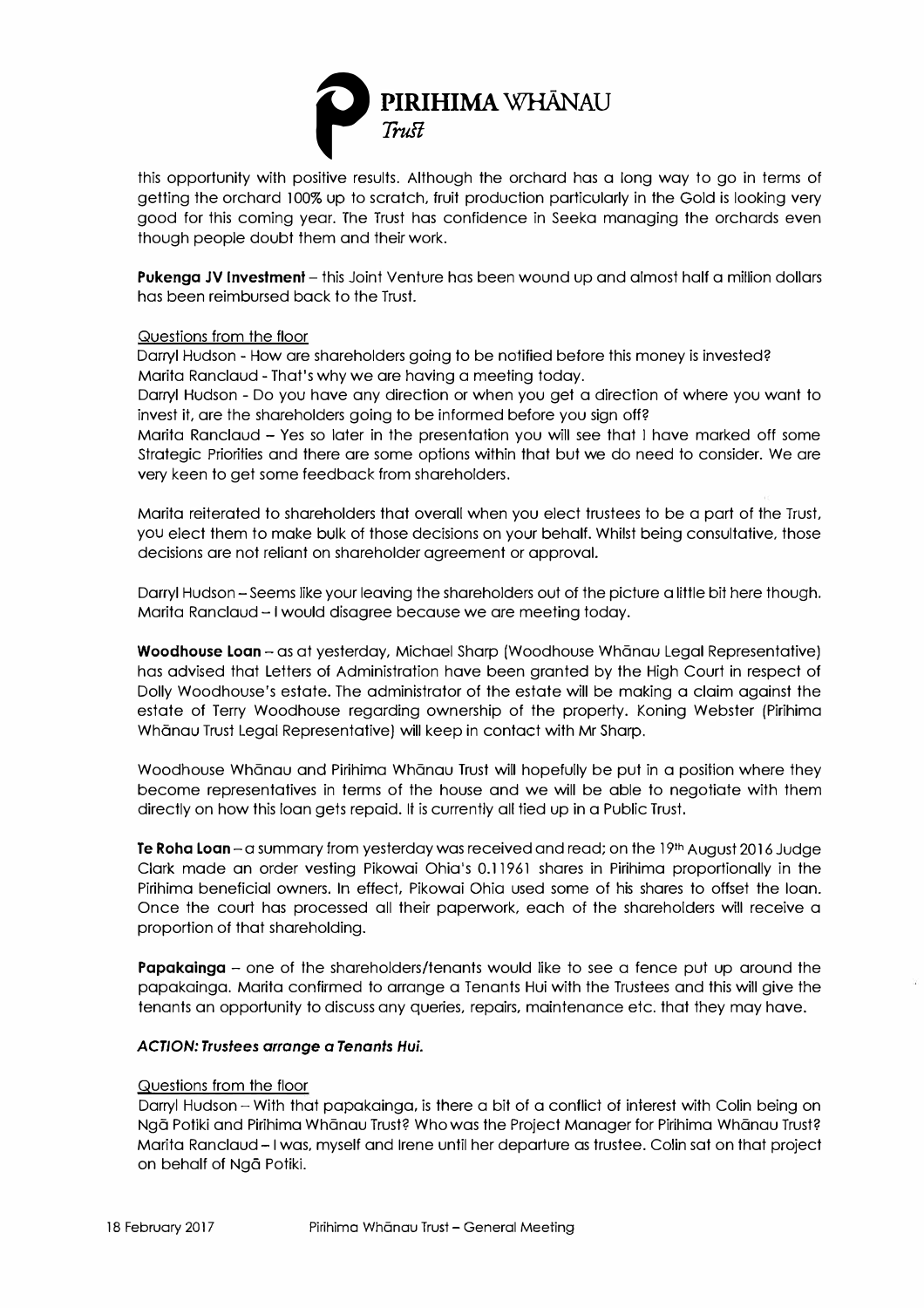

declined. We don't want to lease that block but they have confirmed that our plan to go forward with some GEM Avocado is absolutely on the cards.

**Avocado Block** - Sandra Le Leivre received some of this land as a koha at some point before Pirihima Whanau Trust owned it. Pirihima Whanau Trust bought the block in whole but on the understanding that she occupied a portion of it. The land has never been properly divided off and Pirihima Whanau Trust are still paying full rates and maintenance on the property. Now with a mortgage over it, if something happens and Pirihima Whanau Trust could no longer pay the mortgage, Sandra would also lose her home. This is a piece of work that needs to be tidied up.

**Request for Land for Use as Urupa** - the Trust paid for surveyors to come in and survey out a block where the old church was. It was identified that the Marae have a block of land there that they could potentially use without us gifting anything else.

**Biodiversity** - stage l of planting has been completed.

# Questions from the floor

Darryl Hudson - Why are we retiring land for trees and once we plant the natives we won't be able to use the whenua?

Marita Ranclaud - Environment BOP, remember our vision, all the usage of that whenua particularly around cattle and horticulture pollute the river. Several studies have been made on that river is home for spawning grounds and a range of other things. We're not just about making money.

Darryl Hudson – Yes, there are wetlands but why plant out the paddock and not be able to use this whenua for anything else in the future?

Marita Ranclaud - We had a conversation around that and 2 years ago, the Trust did present the Biodiversity Plan/Map at a shareholders meeting. The plan includes potentially some planting along B Block.

Wayne Hudson - In saying that, it hasn't been determined yet how much of that area will be planted.

Darryl Hudson - It would be nice to see an actual map and the areas marked out.

Wayne Hudson – As Marita said, there was a map shown and in the future, we will have a discussion and bring it back to the whanau in terms of how much we plant on this block. There are high value areas in there but it doesn't come right into the block. You can see how far it comes in during high tide so trees are being planted far away from the water due to the high tide.

# *ACTION: Darryl* **Hudson requested a map** *of the plantation* **areas** *in the blocks.*

Rehua Smallman - Has there been any rates reviews regarding the lands retired? Marita Ranclaud - No.

Darryl Hudson - Are there any other partners involved in the planting and retiring of land? Marita Ranclaud - Environment BOP (fund 75% of the work).

Darryl Hudson - How many neighbouring properties are on board with this?

Marita Ranclaud - I don't know the exact number but I have met 2 of them. The Waitao River initiative won the National Environmental Award in November 2016. It has been a collective effort across several different agencies depending on where you are along the river. Pirihima was one of the last to come on board.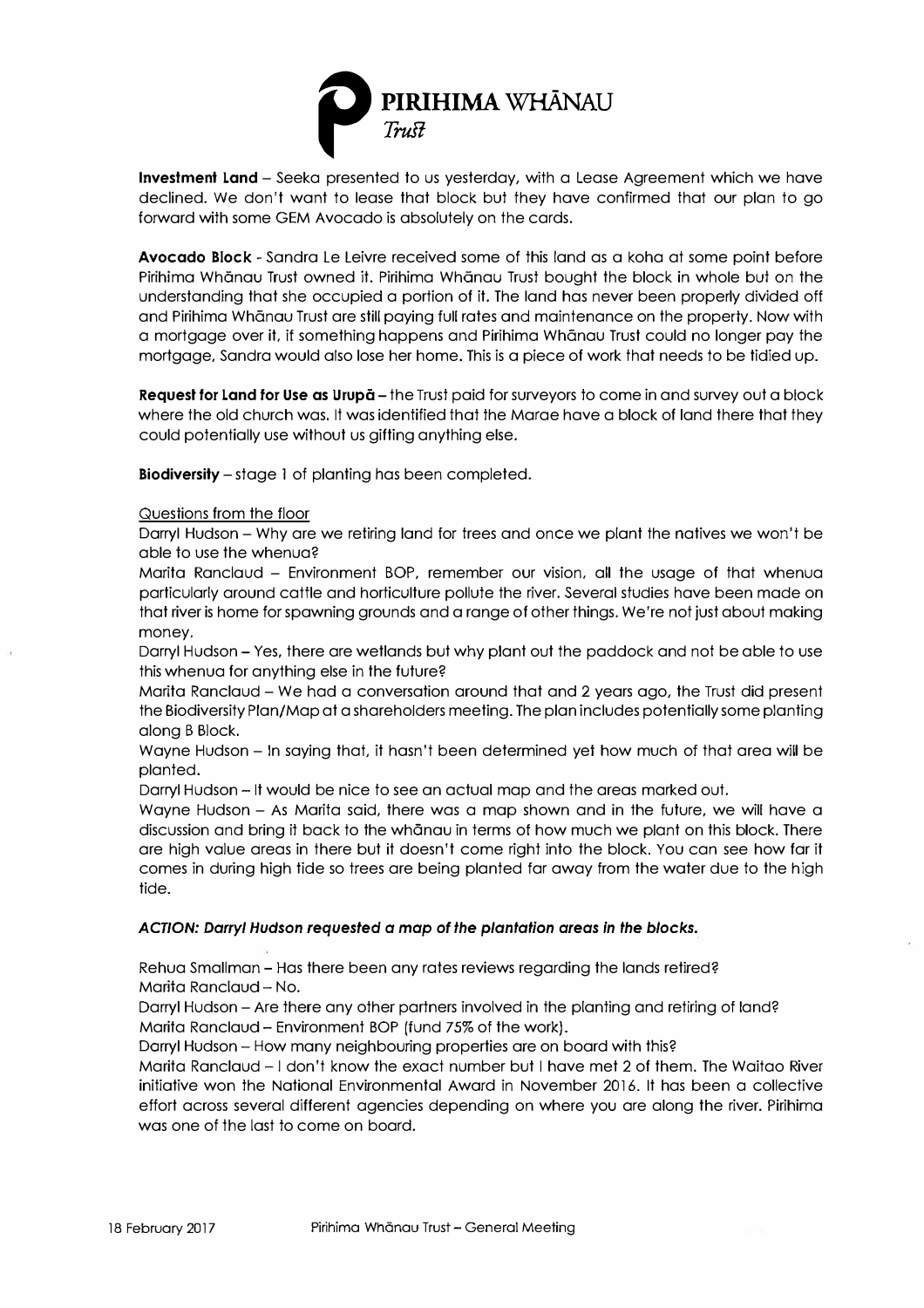

per hectare. Very lucrative and worth investing in and at the end of the day, generates income for the Trust.

> *Marita tabled the Chairperson Report as accepted.*  **Carried.**

### **8. Financial Report**

*The 5 Year Financial Summary* was *distributed prior to the meeting and token as read.* 

#### **Income**

**Expenses** 

| • 2016 Income from the Pirihima Green and Gold Orchards | \$362,172 |
|---------------------------------------------------------|-----------|
| • 2016 Income from Rentals                              | \$29,860  |
| • 2016 Income from Other (Dividends and Interest)       | \$40,465  |
| • 2016 Total Income                                     | \$432,497 |

In 2016, the Income from the Green and Gold Orchards do not include the fruit from Patetu Trust as shown in the previous years.

Pirihima Whānau Trust have a few interests and shares. Major investment is our shareholding in Te Awanui Huka Pok Limited, Trustpower and Zespri. Pirihima also have shares in Ballance.

|           | EXPERSES                                   |           |  |
|-----------|--------------------------------------------|-----------|--|
| $\bullet$ | Farming (Repairs to the Shed)              | \$12,440  |  |
| $\bullet$ | Kiwifruit Green                            | \$149,988 |  |
| $\bullet$ | Kiwifruit Gold                             | \$25,621  |  |
| $\bullet$ | Pinelands (Forest Rates and Insurance)     | \$3,586   |  |
| $\bullet$ | Rental – Kairua Road (Rates and Insurance) | \$1,985   |  |
| $\bullet$ | Trust (Cost to run the Trust)              | \$107,083 |  |
| $\bullet$ | <b>Total Expenses</b>                      | \$300,703 |  |
| $\bullet$ | Net Surplus / Profit                       | \$131,794 |  |
|           | (Compared to 2012 this is a 200% increase) |           |  |

Pirihima Whānau Trust are no longer in farming.

In 2016, the Kiwifruit Green Expenses have dropped back considerably compared to 2015 because it is just the Pirihima Orchard only.

The Trust Expenses include \$17K in Legal Fees and a loss in the Joint Venture of \$42K. The Trust can claim this loss as a tax deduction and now that it's all been sold and get all the proceeds from the sale of the property, the Trust don't pay any tax on that.

| <b>Balance Sheet</b> |                                   |             |
|----------------------|-----------------------------------|-------------|
| $\bullet$            | <b>Total Equity</b>               | \$4,487,907 |
| $\bullet$            | <b>Working Capital</b>            | \$781,844   |
|                      | <b>Fixed Assets</b>               | \$2,827,552 |
| $\bullet$            | Pukenga Holdings JV               | \$612,442   |
| $\bullet$            | Zespri Gold 3 Licence             | \$4,843     |
| $\bullet$            | <b>Shares in Listed Companies</b> | \$520,786   |
|                      | Less Non-Current Liabilities      | $-$259,563$ |
|                      |                                   |             |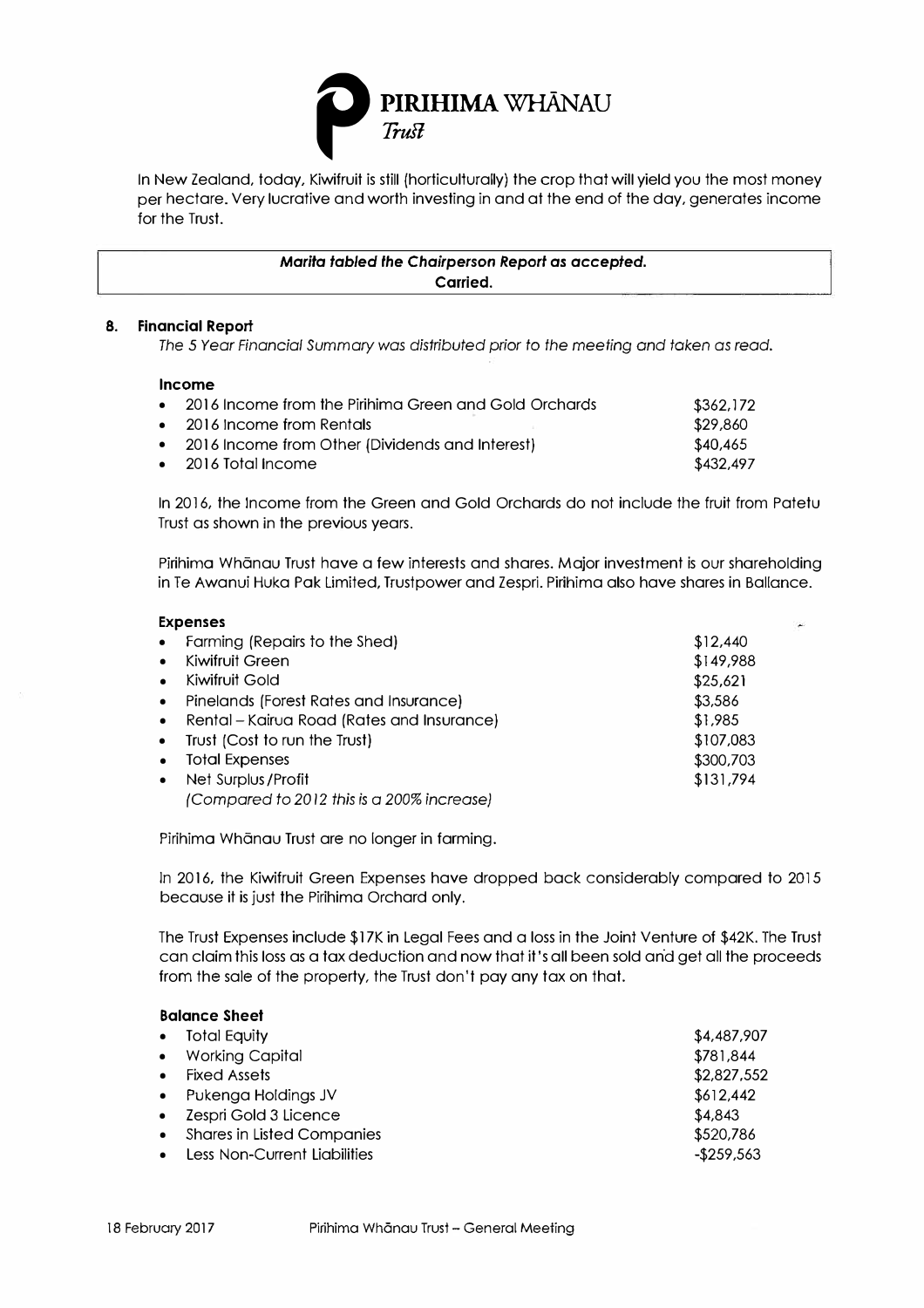

# **Debts (as at YE March 2016)**

- Patetu Trust
- ANZ Bank Loan

\$77,000 \$260,000

The Total Equity figure has jumped due to Papakainga (asset) being built with funding and the selling of the Kiwi360 property.

Pirihima Whanau Trust are in a position now to wipe off these loans and be completely debt free. This could be one option for the cash received from the Kiwi360.

Pirihima Whanau Trust have over half a million dollars invested in shares which includes \$390k in Te Awanui Huka Pak Limited. \$2k in Zespri and \$45k in Trustpower.

#### Questions from the floor

Virginia Kahotea requested that the Trust Expenses and Shares in Listed Companies be itemised separately and shown in the Financial Report, going forward.

Nick Dykzeul advised the shareholders to see him if they would like a full copy of the Financial Statements which includes the breakdown of Other Income, Trust Expenses and Shares in Listed Companies.

*ACTION: The Secretary will circulate* **a** *copy of the full Financial Statements to the shareholders.* 

### **9. Orchard Report - Rhys Rushton (Seeka)**

*The* Orchard *Report was distributed prior to the meeting* and *taken as* read.

Rhys arrive to the meeting at 11 am and introduced himself to the shareholders and apologized on behalf of Ray Gordon (Orchard Manager) who couldn't attend.

**Health and Safety-** There have been no injuries on Pirihima orchards thus far. The danger points are around harvest and winter pruning.

Neihana confirmed to the shareholders that due to the new legislation that came out last year, Pirihima Whānau Trust are hugely liable if an accident and/or fatality occurred on our whenua. This report from Seeka is crucial. Rhys also confirmed that any incidents or injuries that occur on Pirihima orchards, get reported to the trustees.

#### **Kiwifruit Orchard** *Summary*

- 2016 -Harvest 48,000 trays (11,387 trays of Gold and 36,615 trays of Hayward).
- On a whole the orchard performed above expectation also remembering that there was no crop back in 2015.
- With the male work that has been completed, Seeka are cutting out some of the males that are not doing so good and grafting in better variety males.
- There is a bit of Armilaria in the Hayward which kills the vines. Ray has sloosed this Armilaria before with some anti-fungal in the soil. Ray has planted plants beside the sick plants to take its place when they eventually die.
- Gold 13,719 trays per hectare.
- Hayward  $-9,896$  trays per hectare.
- Industry average  $-11,000$  trays per hectare.
- Reject Rate for Gold  $-3.9\%$ .
- Reject Rate for Hayward 11.9%.
- Average count size-32 Gold and 36 Hayward.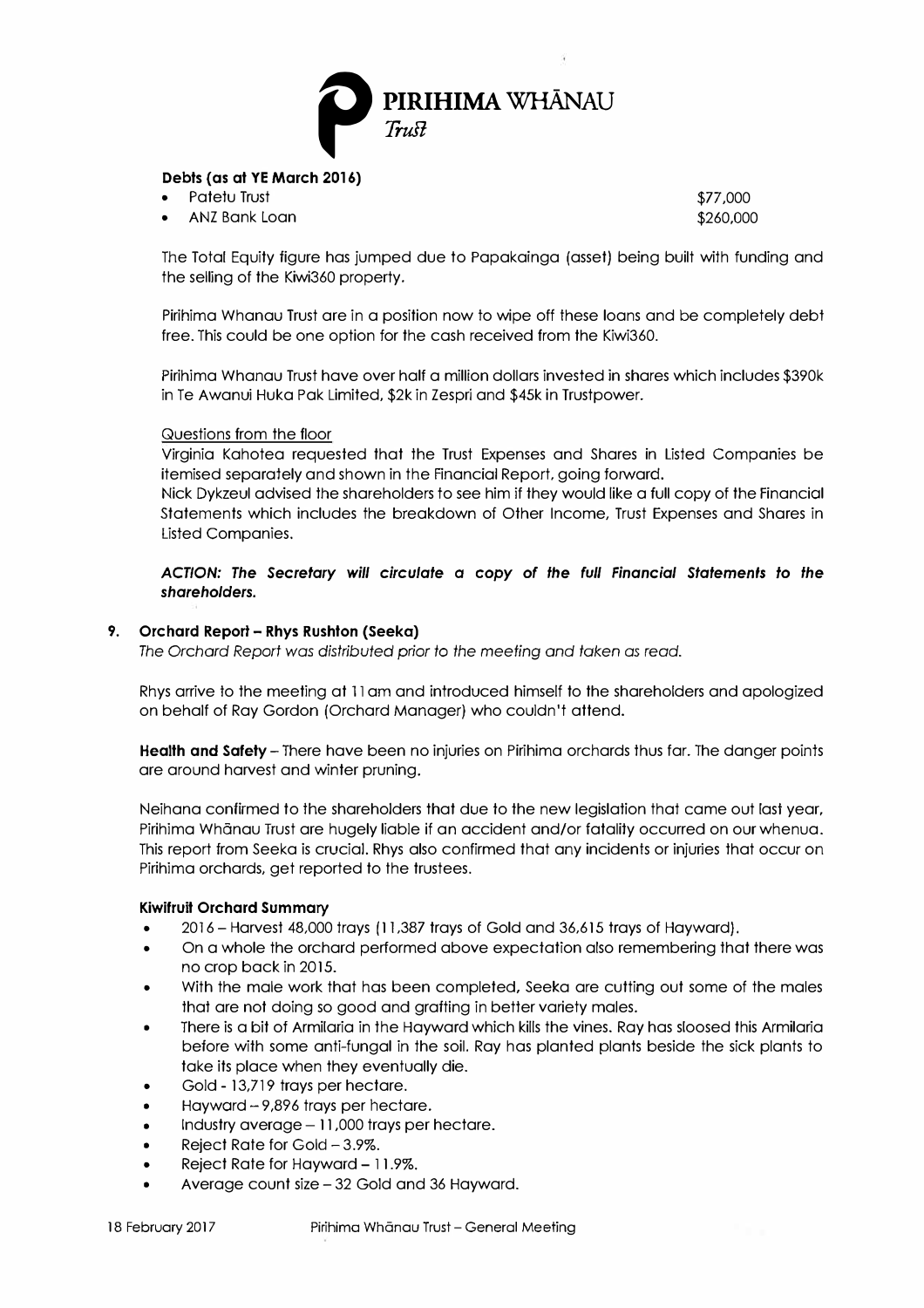

- Taste (TZG) 0.74 Gold and 0.51 Hayward. The TZG you get, the more money you make.
- Increase Orchard Production Seeka are confident that this will happen over the next few years.

# Questions from the floor

Colin Reeder - What's the potential of the orchard increasing production and generating income?

Rhys Rushton -About improving production, over the next couple of years. For the Hayward, it's mainly getting the males and Armilaria under control. There is no cure for Armilaria and there is another strain of Armilaria that is killing the Willows but doesn't affect kiwifruit.

Rehua Smallman -What's the potential to cut over the existing Green?

Rhys Rushton - That's no problem. It's just a matter of getting the graft wood for the Gold and the cost of the licence.

Rehua Smallman - Is it likely to come down?

Rhys Rushton - The market is driving it.

Marita advised that we go over any G3 Licence matters later in the meeting.

Venus Hika -Can I ask about the 5.3million trays of fruit being dumped?

Rhys Rushton - Last year we had more fruit than what we could sell in the market. Zespri is the marketer and they decide what happens to the fruit. Once the fruit hits market, it belongs to Zespri. Seeka or the Trusts don't have a say.

Marita Ranclaud - Is it our fruit being dumped?

Rhys Rushton - No. Michael Franks (CEO of Seeka) approached Zespri at the time and asked if we could buy our shares of the 5.3million trays. Zespri said no.

# **Avocado Orchard Summary**

- Pirihima's avocados we're one amongst the first to be picked this year in September.
- Total of 242 trays which consisted of 160 trays of marketable fruit ( 128 export / 32 local market) and 82 bins of waste (72 bins of waste/ 10 bins of small fruit).
- There is still room for improvement for this orchard.
- Gary Moore applies fertilizer every month to keep the trees healthy.
- Theft is bad in the area unfortunately and this is due to easy access and the prices were too high earlier on.

Maryjayne Hika - Where does Armilaria come from?

Rhys Rushton - Armilaria is in the soil and it's always there. Some areas are worse than others. It's been sluiced every year but it only slows it down, doesn't necessarily get rid of it.

Virginia Kahotea - Who oversees the OSH part of things in the Orchard? Do you have an onsite induction for any contractors that come on board?

Rhys Rushton - Seeka. Yes, we have a Health and Safety team. We use compliant contractors and they must show us everything otherwise we won't let them work. Compliant costs are massive with this new legislation.

Virginia Kahotea - What sort of changes do you have physically showing down by the shed? Rhys Rushton - It's all about signage, which is in place.

# *Marita fabled the Orchard Report as accepted.*  **Carried.**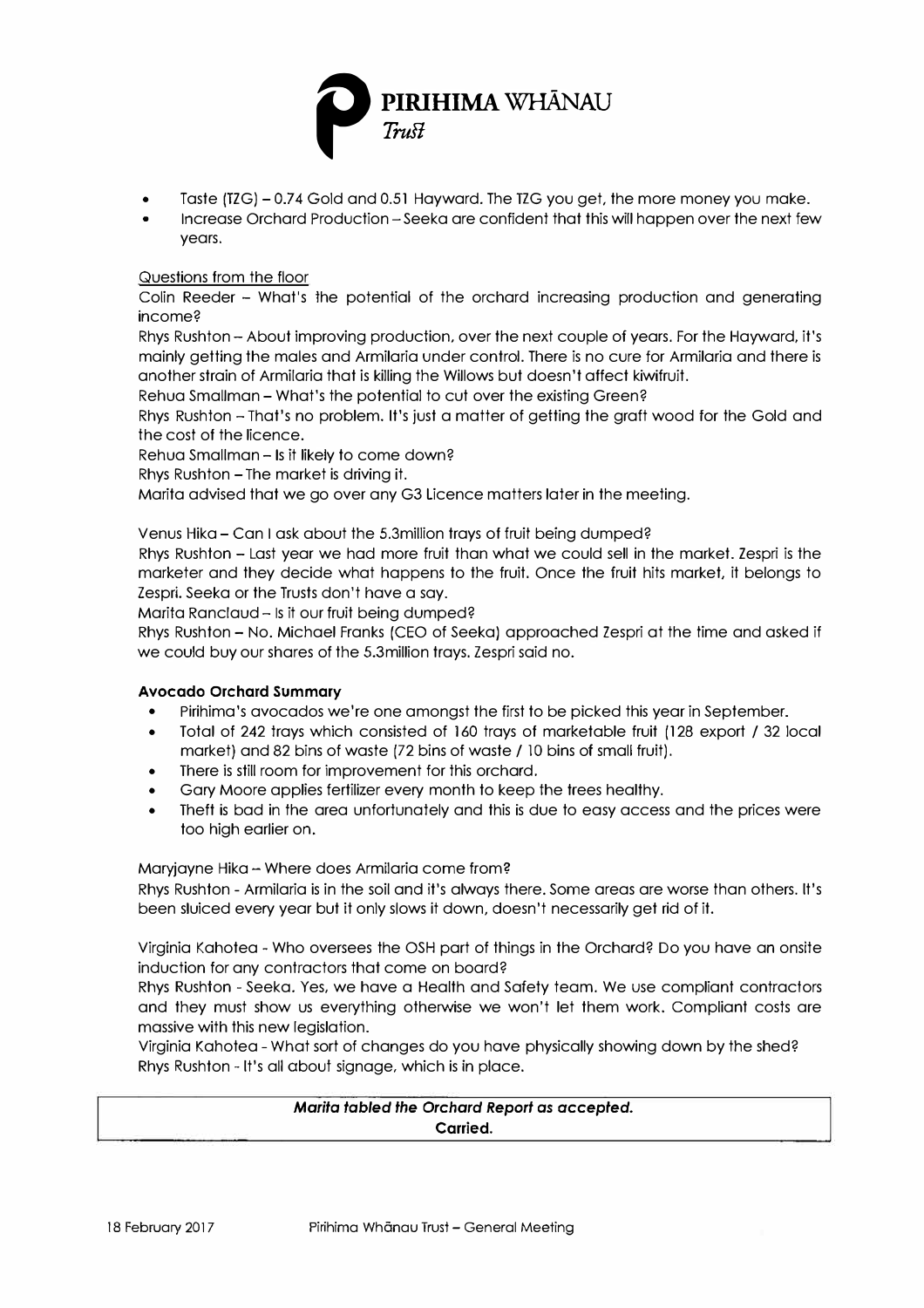

### **10. Strategic Priorities**

# **12-18 Month Plan**

- We will continue to have a critical focus around orchard productivity.
	- o We asked Seeka to prepare for us a CAPEX with all the improvements on the orchards so we can start an investment plan.
	- o We do want to shift our tray production up. The Gold is capable of producing around 15,500 trays per hectare.
	- o We want to remain in the KiwiSlart program. The difference is about \$2.00 extra per tray.
	- o Create Armilaria Management Plan.
	- o Can we shift some of our crop from Green (Hayward) to Gold? Last year, Zespri had an amount of Gold Licence put out to the industry through a tender process. The average price paid was around \$200,000 per hectare. Depending on what happens in terms of the conversations around our other investment lands, there is potential for this Trust in March to put in a tender bid for a hectare of G3 Licence.
- Pirihima are now in a position of clearing debt.
- We want to build our Governance capability. Getting the right people to run the Trust so shareholders know what's going on and they continue to return shareholders with some profit is imperative.
- Investments Lands 224 Kairua Road and the Le Leivre property have issues that need to be tidied up.

### **2 Year Plan**

- Forestry block. This is due for harvest in 3-4 years so we will need to think about what the harvest plan will be and what do we do with the block after this.
- Phase 2 and 3 of the Biodiversity Plan.
- Collectivisms to increase our footprint in kiwifruit. There are other Trusts in this region that may have land, pūtea and/or the experience. What would happen if we all worked together as a syndicate to look at purchasing other kiwifruit orchards because as individual growers we are too small.

### **11. Sale of Maori Freehold Land - 224 Kairua Road**

Questions we're raised if the sale included the house or the whole area. Marita confirmed that ii is the land the house sits on and the house itself, not the block because there are avocados on it.

The current situation is that Andrea Kiwi lives in this property. ABC Homes completed a review and advised that the property would require renovations costing approx. \$110,000. Shareholders were asked to think about this amount of money and whether they want to complete the renovations (7%-9% return) or to go on G3 Licence, orchard repairs or dividends etc.

If we choose not to renovate the property, then ethically as a Trust we cannot continue to rent the house so Andrea could lose her home.

# Questions from the floor

Darryl Hudson - Potentially you need to get more quotes other than just the one from ABC Homes?

Marita Ranclaud - The benefit of ABC Homes, is that they have a long-term relationship working with us. They built the papakainga and we know all their pricings have been benchmarked against industry standards.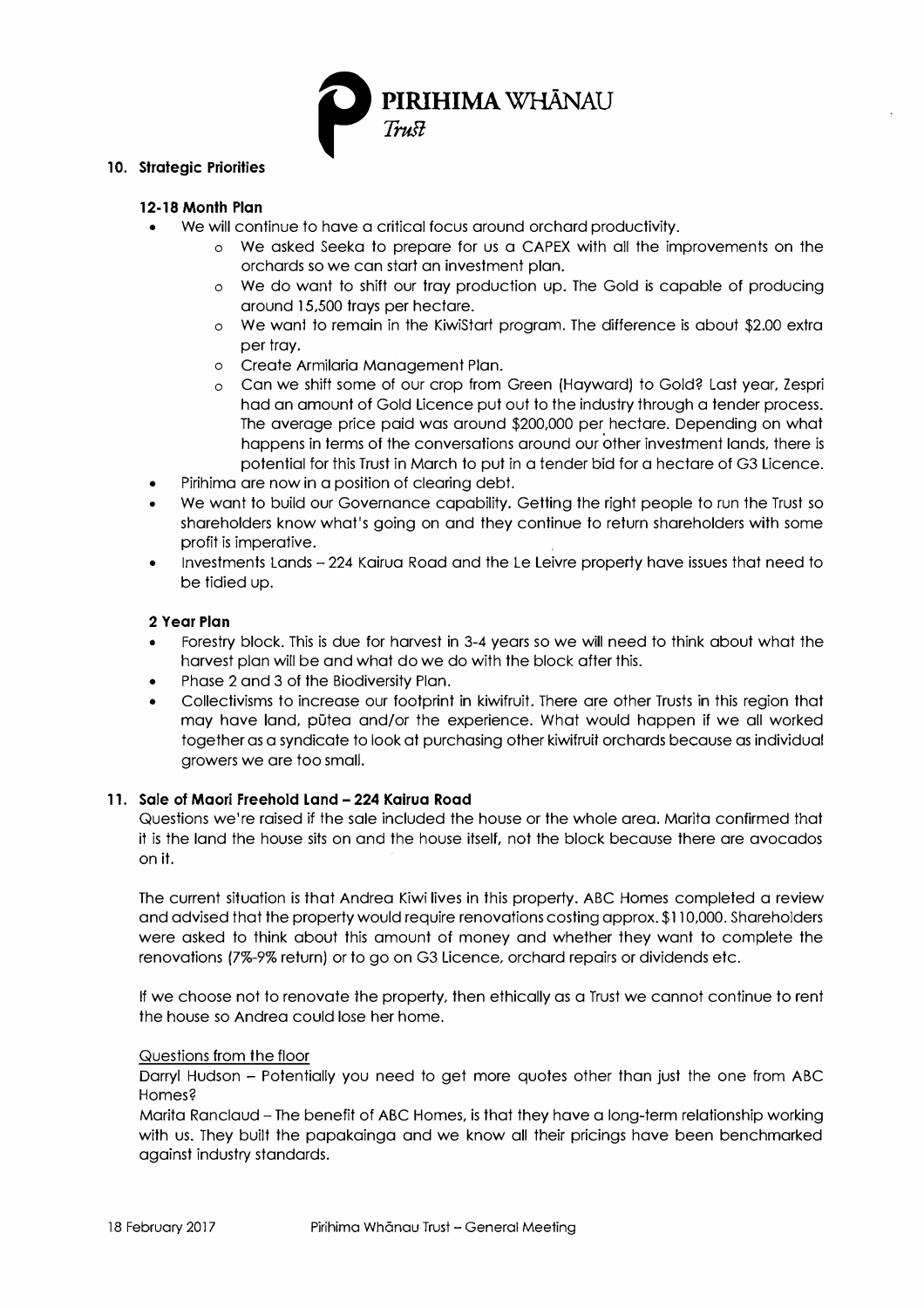

new house? This could be an option.

Marita Ranclaud - We haven't done that work.

Sylvia Pakeho - If there is a potential that Andrea could lose her home, is there an opportunity for Pirihima Whanau Trust to support Andrea into a new home?

Darryl Hudson - No. Going with that, Ngā Pōtiki have a housing project coming up maybe she should go into one of those houses? As far as investing money into G3, surely the money returned from the investment should be enough for the licence? Marita Ranclaud - I don't think it's enough for the licence and to make us debt free.

? - Is it the Trust responsibility to care for the person in the house (Andrea)?

Marita Ranclaud - My understanding is that Andrea Kiwi is whanau but she is not a shareholder of the Trust. First responsibility as a trustee is to the shareholders of this Trust. That's not to say we couldn't be generous. I don't think the key issue is whether we do, don't or how we might support her, the issue is we are in this difficult position, and need to make decisions about focusing on being a landlord or investing in core business, our kiwifruit.

Janice Harrison informed shareholders that Rehua and herself we're trustees at the time when the block of land was bought. She would like to see the property knocked down and look at something else to go on that land because the Trust has spent a lot of money cleaning up this property in the past. If Andrea gets stuck finding a house, then rnaybe she could corne to the Trust and ask for help.

Rehua Smallman - I agree with Janice in terrns of the whenua and the history but I'd like to see the Trust increase the value of the block, utilize the area and put up a new house. That way Andrea is still in the picture.

Marita Ranclaud - So confirming the korero from our shareholders, there is no appetite to sell the land but there is a reasonable amount of support for the Trust to have a further conversation of potentially exiting the tenancy and re-thinking options of utilizing the block? Those in attendance agree to this course of action.

It was asked if the Papakainga Units are for the shareholders or can you just whakapapa to Pirihima Whānau Trust? Marita confirmed that the current tenants all whakapapa but are not all shareholders. The current policy has not been agreed to yet which is why the trustees cannot say whether you must be a shareholder or whakapapa to Pirihima Whanau Trust.

Virginia Kahotea -I remember bringing this up at the last AGM and asking what the criteria was to be able to apply for one of the units and I know you had to be a shareholder. So how does it change from that AGM to this AGM?

Marita Ranclaud - Because the policy around that hasn't been agreed. Nga Potiki take Property Management role with these units and we haven't been able to firm up with them, these policies. That's what ii says in the policy but until it is signed off I can't say.

Virginia Kahotea -So why did the trustees agree to that policy?

Marita Ranclaud -If you go back to the process of the papakainga, there was a grant from the Social Housing unit and the grant could only be given to an entity that had the right infrastructure. Pirihima Whānau Trust did not have the infrastructure. The government could only give Nga Potiki the money and as a part of that relationship (Memorandum of Understanding) that says that Nga Potiki will be the manager.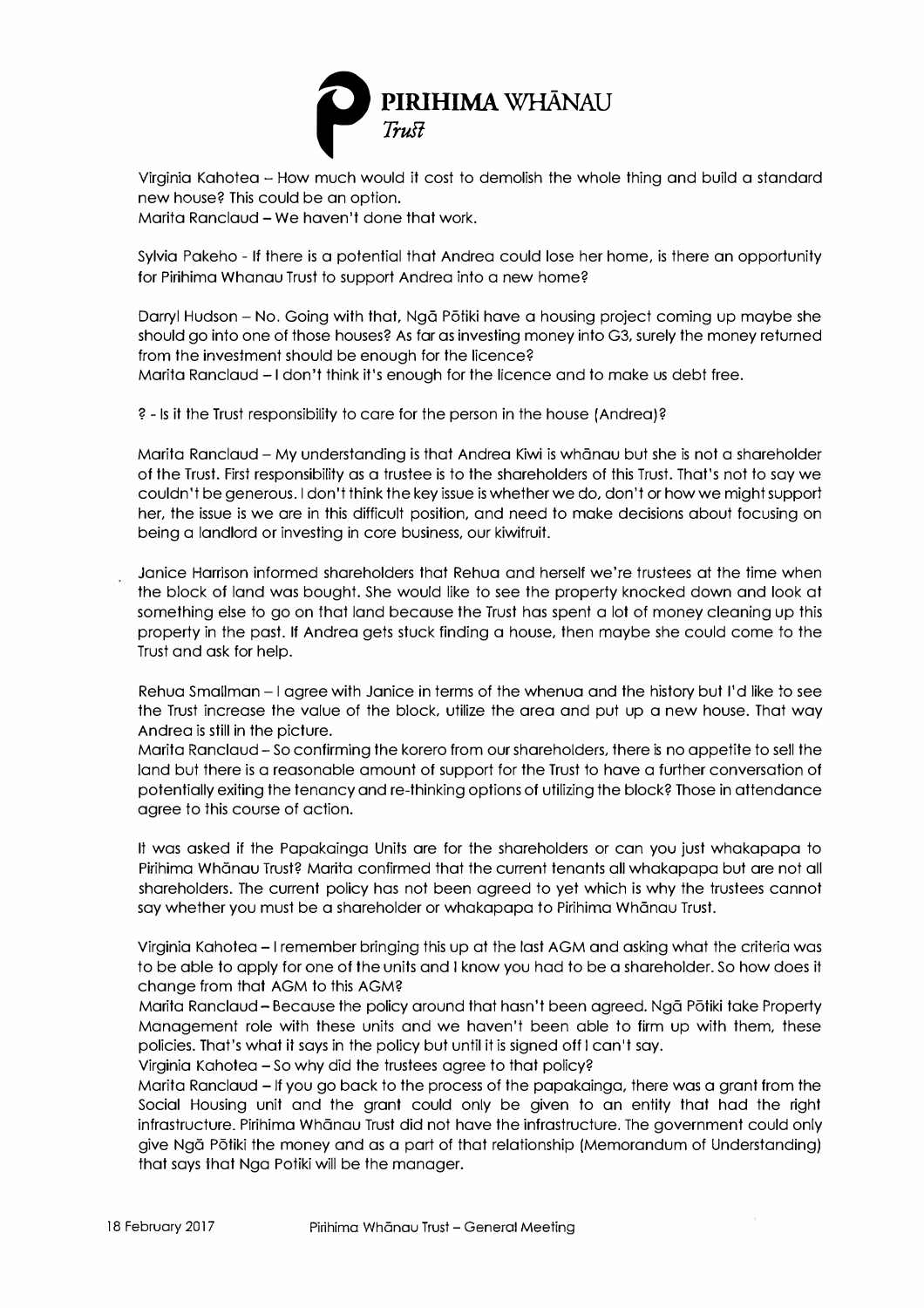

In the papakainga units, there's only one person who is not a shareholder for whom the paperwork was incorrectly filled out and led us to believe they we' re a shareholder. The other person who is not a shareholder has a guarantor.

Andrea Kiwi was offered a papakainga unit but she declined ii.

If the house on 224 Kairua Road was demolished and a new home was built, Andrea would not have first right of the new property. It should go through the standard process.

#### **12. Trust Order**

At the last AGM, there was a discussion for the quorum to be dropped. Pirihima Whānau Trust took ii back to Koning Webster Lawyers and their advice was to wait until the changes to the Te Ture Whenua Act would be made otherwise any Trust Order they implemented would be immediately out of date. The current quorum is at least 10 beneficial owners holding or representing by proxy 40% shareholdings, must be present at the meeting.

*ACTION: Trustees will ask Koning Webster Lawyers to review the current Pirihima Whanau Trust Order. A draft will be presented to the trustees and the trustees will present this to the shareholders to agree on before taken to the Maori Land Court.* 

#### **13. Trustee Nominations**

Only one nomination form was received before the close-off dale from Tilihuia Pakeho. Colin Reeder and Neihana Jacob both retire by rotation. Colin Reeder offers himself for re-election and Neihana Jacob does not seek re-election.

The trustees are suggesting that the one nomination received should be accepted. The current Trust Order is silent about when you can elect new trustees. The business of the AGM shall be lo elect persons to fill vacancies in the membership of the trustees.

The one existing vacancy and late nominations received from Rehua Smallman and Darryl Hudson will be put forward to the next AGM.

| Motion: That the nomination and election of Titihuia Pakeho be accepted.<br>Carried. |                             |                                                                                                                  |  |  |  |
|--------------------------------------------------------------------------------------|-----------------------------|------------------------------------------------------------------------------------------------------------------|--|--|--|
| Karakia:<br>Time:                                                                    | Titihuia Pakeho.<br>12:37pm |                                                                                                                  |  |  |  |
|                                                                                      | Les de la seul d'           | $\begin{array}{c} \n \mathbf{A} & \mathbf{A} & \mathbf{A} & \mathbf{A} & \mathbf{A} & \mathbf{A} \n \end{array}$ |  |  |  |

{Marita Ranclaud - Chairperson)

 $Signed: \n\[\n\[\n\[\n\[\n\]\n\]\n\]\n\[\n\[\n\]\n\[\n\]\n\[\n\]\n\[\n\[\n\]\n\]\n\[\n\[\n\]\n\[\n\]\n\[\n\]\n\[\n\]\n\[\n\]\n\[\n\]\n\[\n\[\n\]\n\[\n\]\n\[\n\]\n\[\n\]\n\[\n\]\n\[\n\]\n\[\n\]\n\[\n\[\n\]\n\[\n\]\n\[\n\]\n\[\n\]\n\[\n\[\n\]\n\[\n\]\n\[\n\]\n\[\n\[\n\]\n\[\n\]\n\[\n\]\n\[\n\]\n\[\$ *{ \_.;J\_O\_\\_l \_\_ \_*